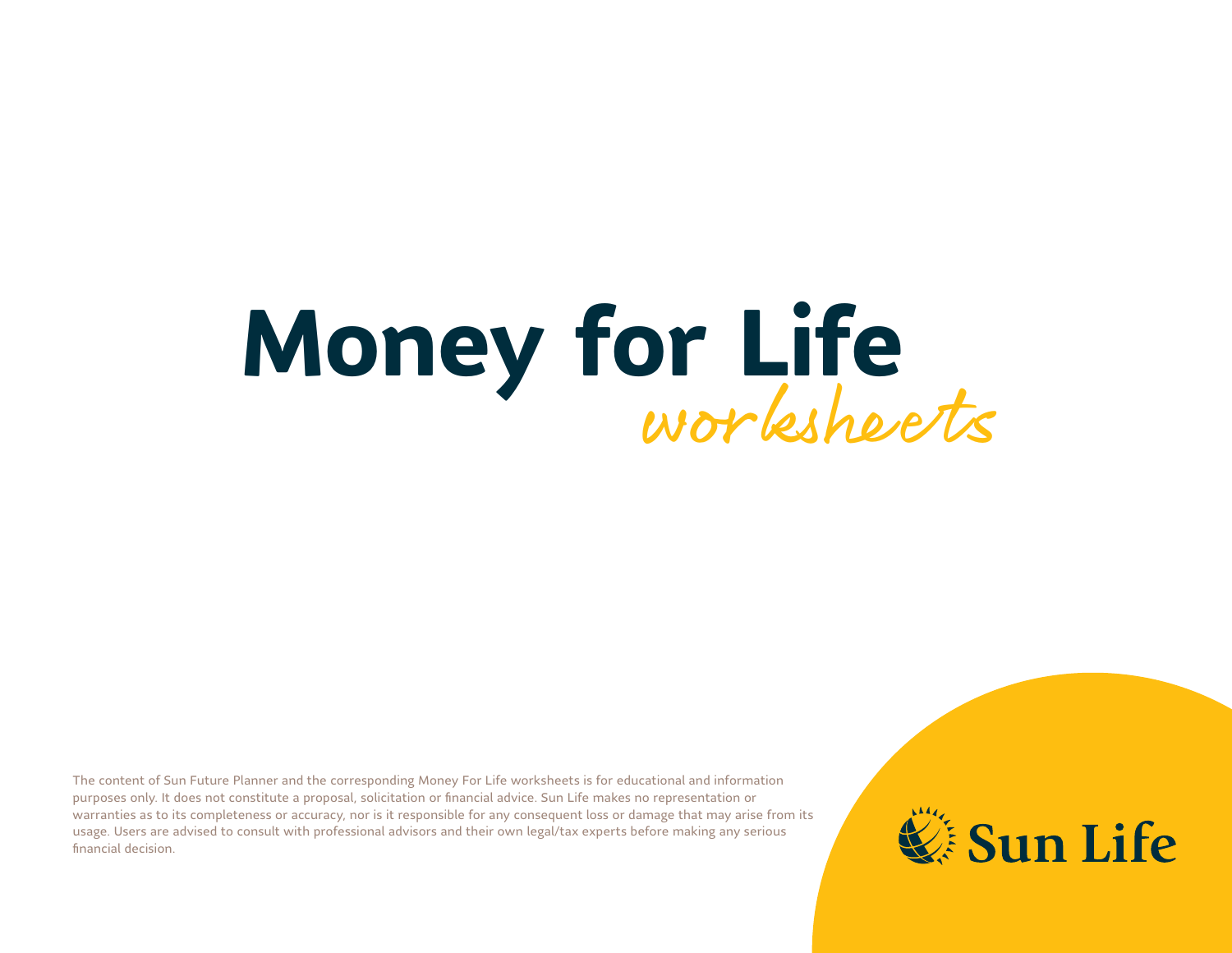### **My SMART Goals Worksheet**



SPECIFIC / MEASURABLE / ACHIEVABLE / RELEVANT / TIMEBOUND

| <b>GOAL</b> | <b>PRICE TAG</b> | <b>TIMELINE</b> |
|-------------|------------------|-----------------|
|             |                  |                 |
|             |                  |                 |
|             |                  |                 |
|             |                  |                 |
|             |                  |                 |
|             |                  |                 |
|             |                  |                 |
|             |                  |                 |
|             |                  |                 |
|             |                  |                 |
|             |                  |                 |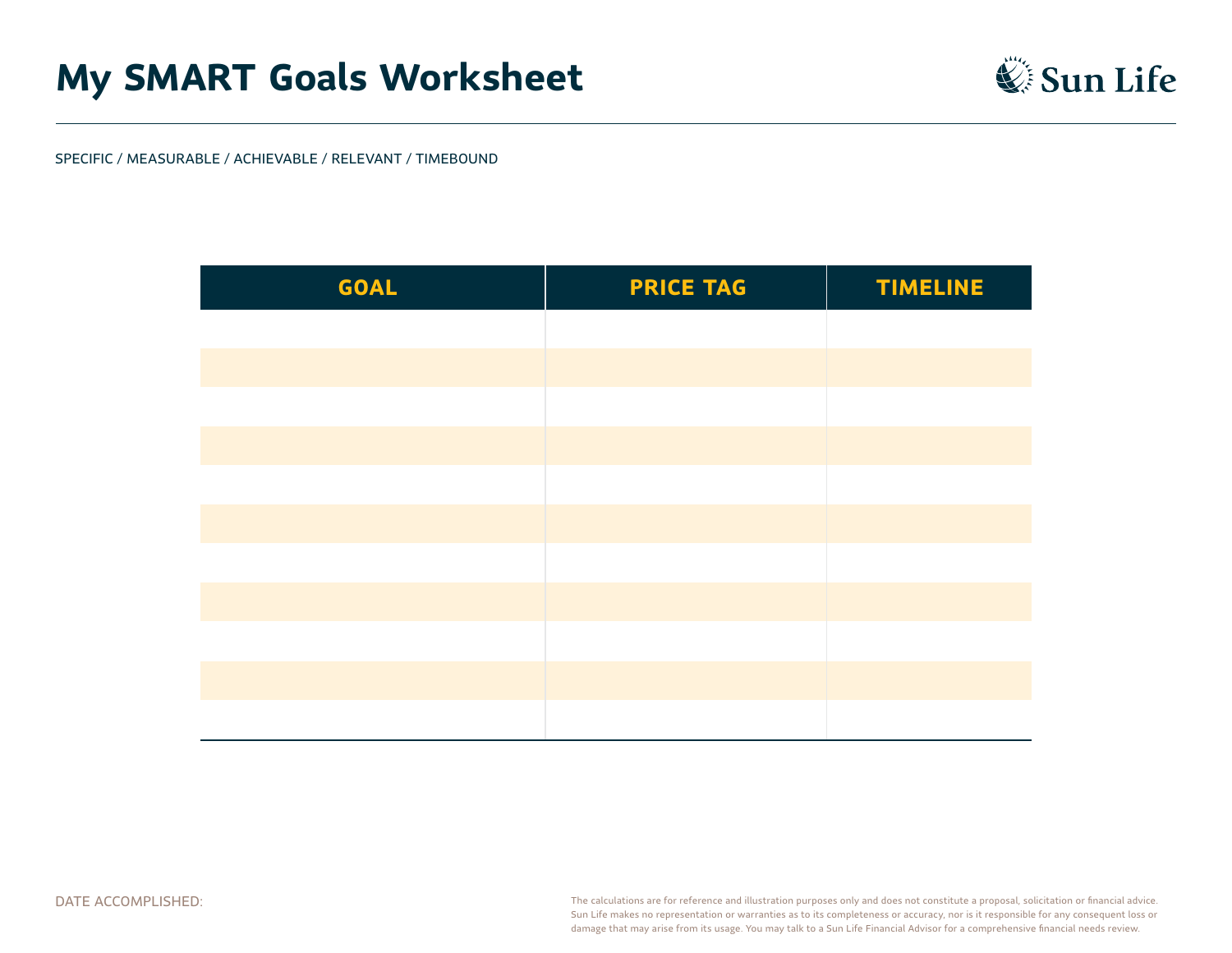

Always follow this rule of thumb: Pay yourself first! INCOME less SAVINGS equals EXPENSES

| <b>CASH INFLOWS</b> |  | <b>CASH OUTFLOWS</b>                       |  |
|---------------------|--|--------------------------------------------|--|
| Salary              |  | <b>FIXED</b>                               |  |
| (After Taxes)       |  | Savings and investments                    |  |
| Others: Sideline    |  | Rent / House Amortizartion                 |  |
|                     |  | Utilities (Cable Subscriptions etc.)       |  |
|                     |  | <b>Others: Car Amortization</b>            |  |
|                     |  | <b>VARIABLE</b>                            |  |
|                     |  | Groceries / Market                         |  |
|                     |  | Clothing                                   |  |
|                     |  | Transportation / Gasoline                  |  |
|                     |  | <b>Credit Card Bills</b>                   |  |
|                     |  | Recreation                                 |  |
|                     |  | Utilities (Electricity, Water, etc)        |  |
|                     |  | Others                                     |  |
|                     |  |                                            |  |
|                     |  |                                            |  |
|                     |  |                                            |  |
|                     |  |                                            |  |
|                     |  |                                            |  |
|                     |  |                                            |  |
| <b>TOTAL</b>        |  | <b>TOTAL</b>                               |  |
|                     |  | <b>NET CASH FLOWS (Inflows - Outflows)</b> |  |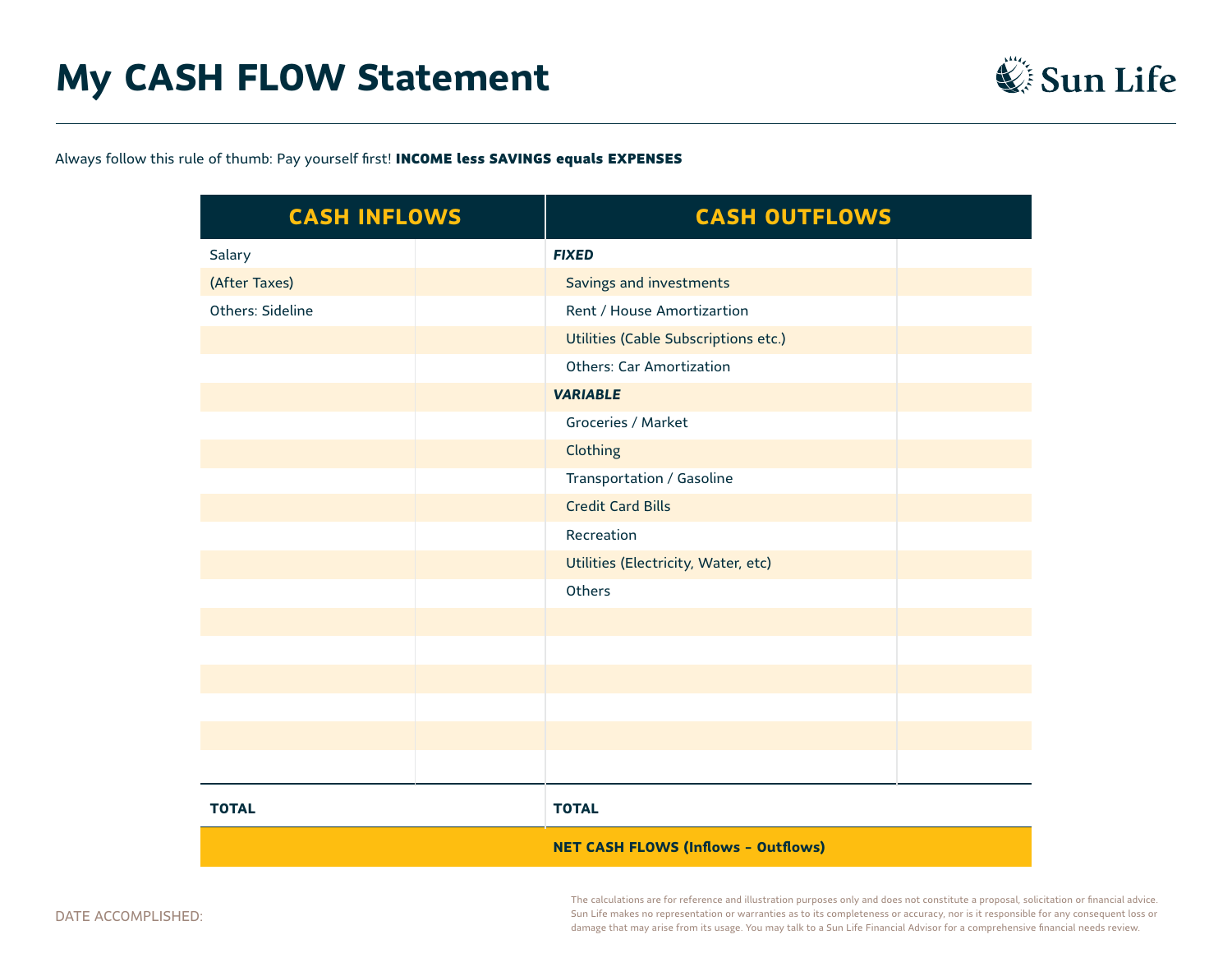## **My Target EMERGENCY Fund**



Always follow this rule of thumb: EMERGENCY FUND IS EQUAL TO 3X TO 6X YOUR MONTHLY EXPENSES.

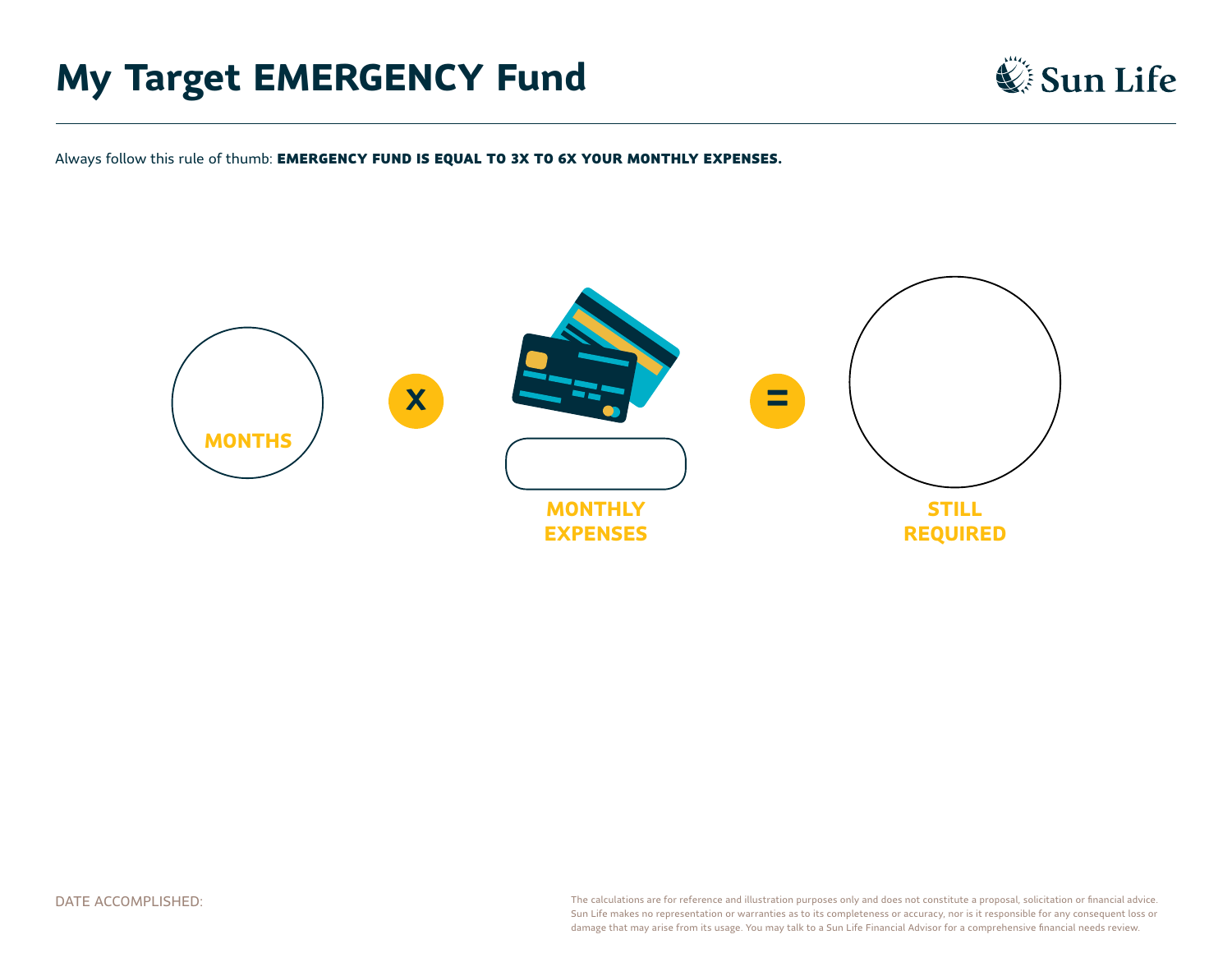## **My Target INCOME PROTECTION Fund**



#### Always follow this rule of thumb:

ESTIMATED EXPENSES less LIQUID ASSETS = INCOME PROTECTION FUND

#### **ESTIMATED EXPENSES include the total of:**

- *A. All debt (unsecured loans, credit card balances, personal loans, etc.)*
- *B. Estimated final expenses (funeral costs)*
- *C. Annual share in household expenses multiplied by # of years needed to sustain family*

**EXISTING LIQUID ASSETS include the total of all savings & investments, and life insurance coverage.**

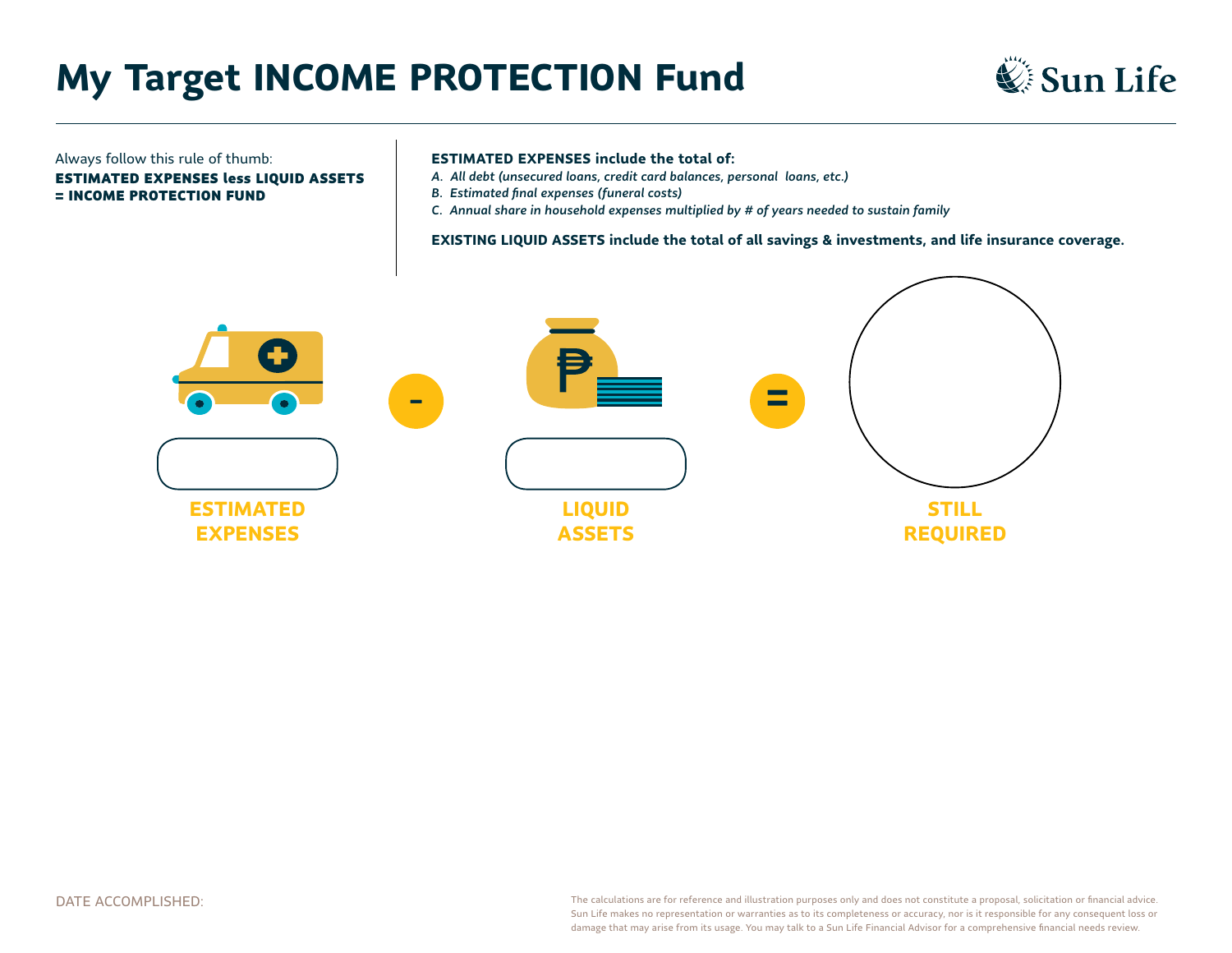## **My Target HEALTH PROTECTION Fund**



Always follow this rule of thumb: COST OF TREATMENT less EXISTING HEALTH FUND = TARGET HEALTH PROTECTION FUND

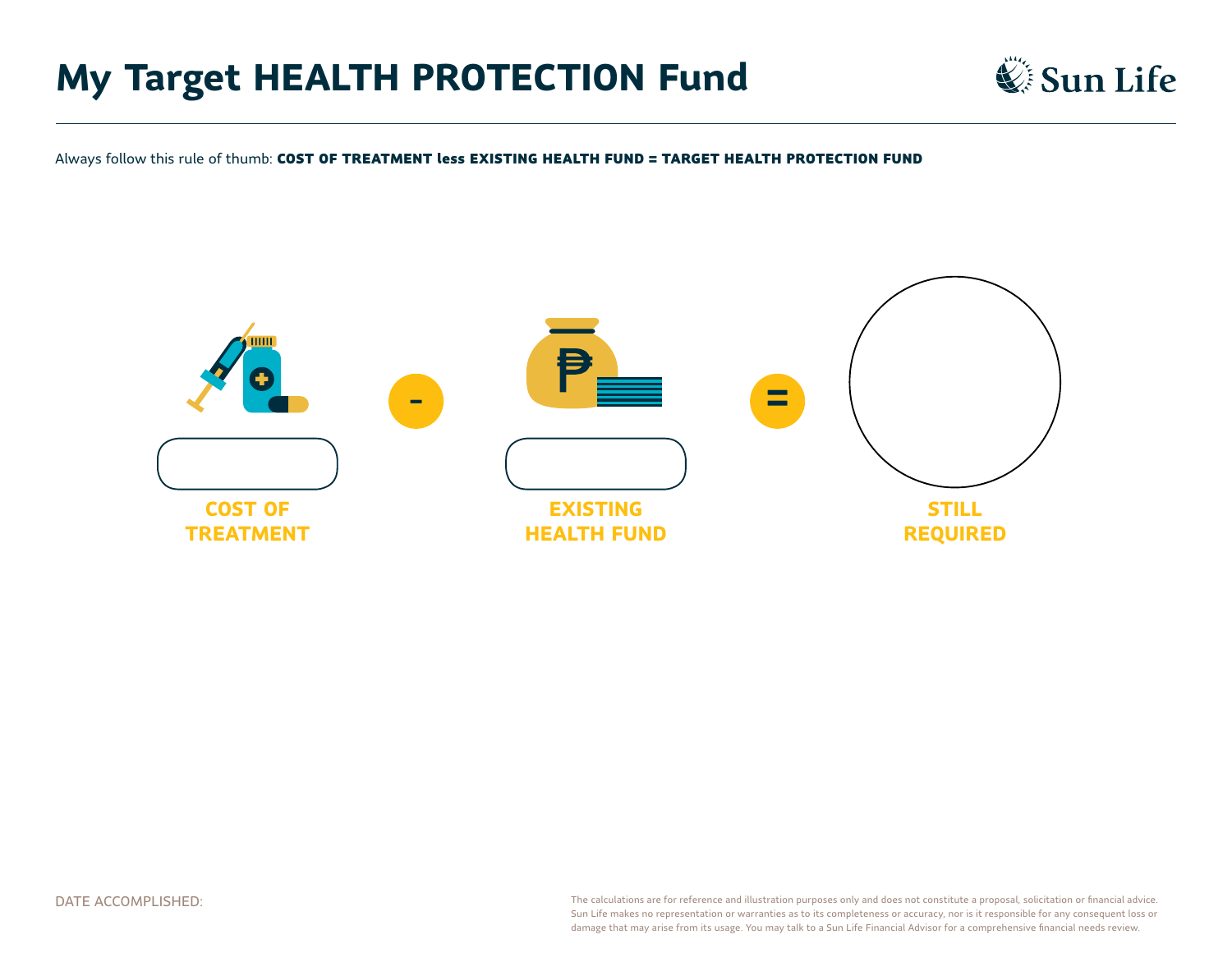## **Target EDUCATION Fund FOR**



Always follow this rule of thumb:

- 1. Compute by how much a goal today will increase\* in the future
- 2. Then, add the cost of goal today to #1 = TARGET FUND *(at the minimum)*



*\*Range of tuition fee increase per year is between 5-12%*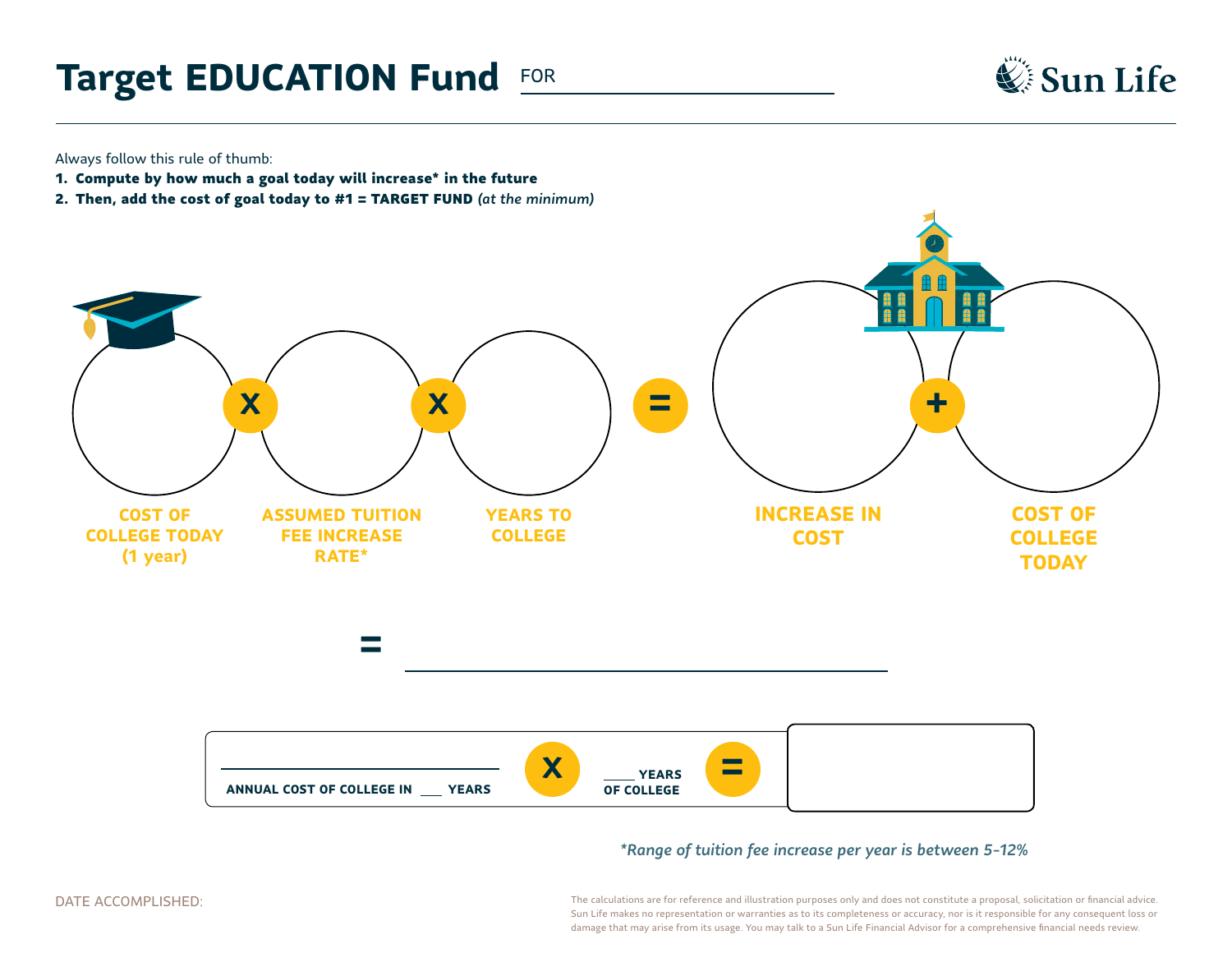## **My Target RETIREMENT Fund**



Always follow this rule of thumb:

- 1. Compute by how much a goal today will increase\* in the future
- 2. Then, add the cost of goal today to #1 = TARGET FUND *(at the minimum)*



#### *\*Philippines' average inflation rate from 2004-2018*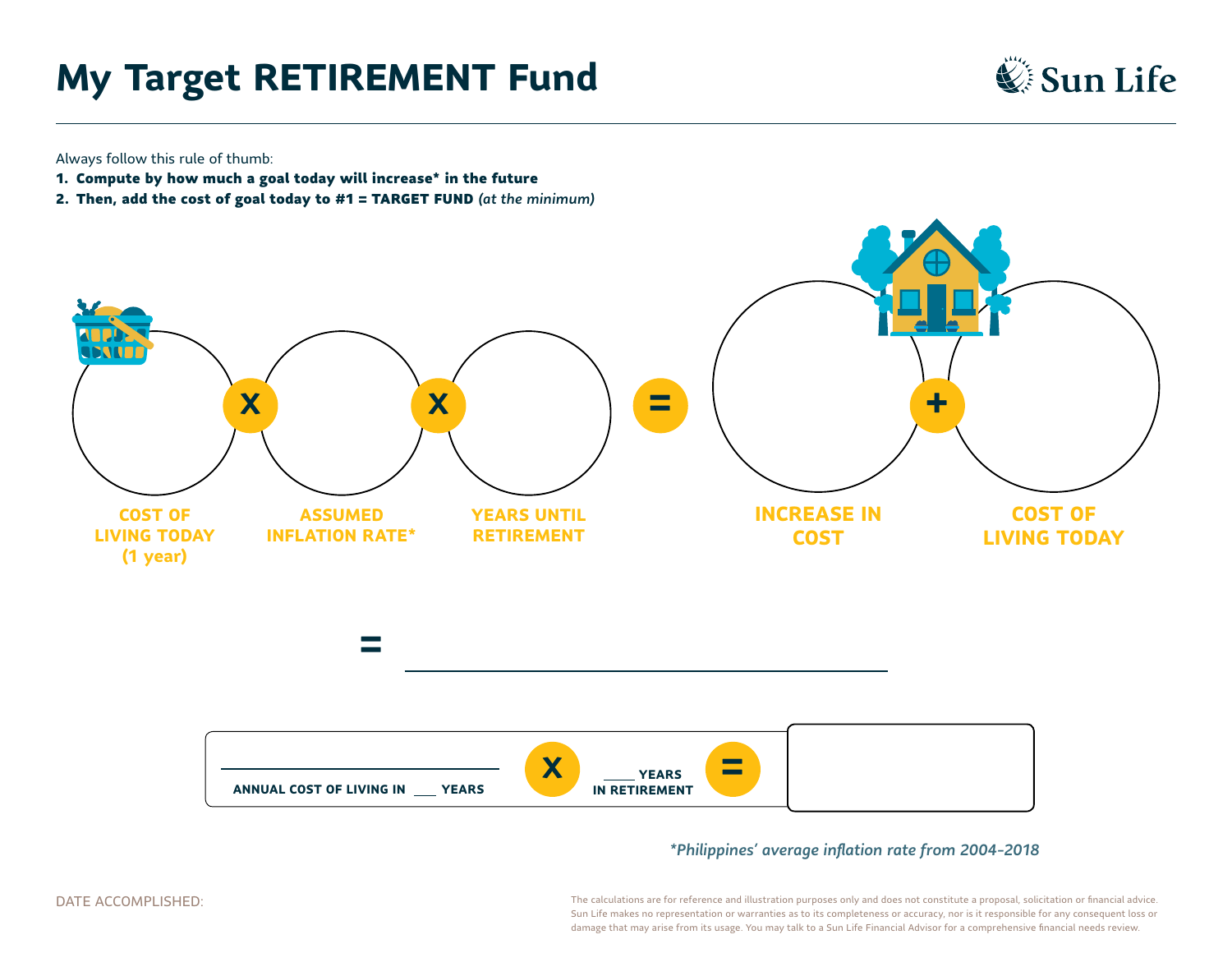## **My Target MILESTONE Fund**



Always follow this rule of thumb:

- 1. Compute by how much a goal today will increase\* in the future
- 2. Then, add the cost of goal today to #1 = TARGET FUND *(at the minimum)*



*\*Goal refers to the milestone you want to achieve, e.g. business capital, travel funds, etc. \*\*Philippines' average inflation rate from 2004-2018*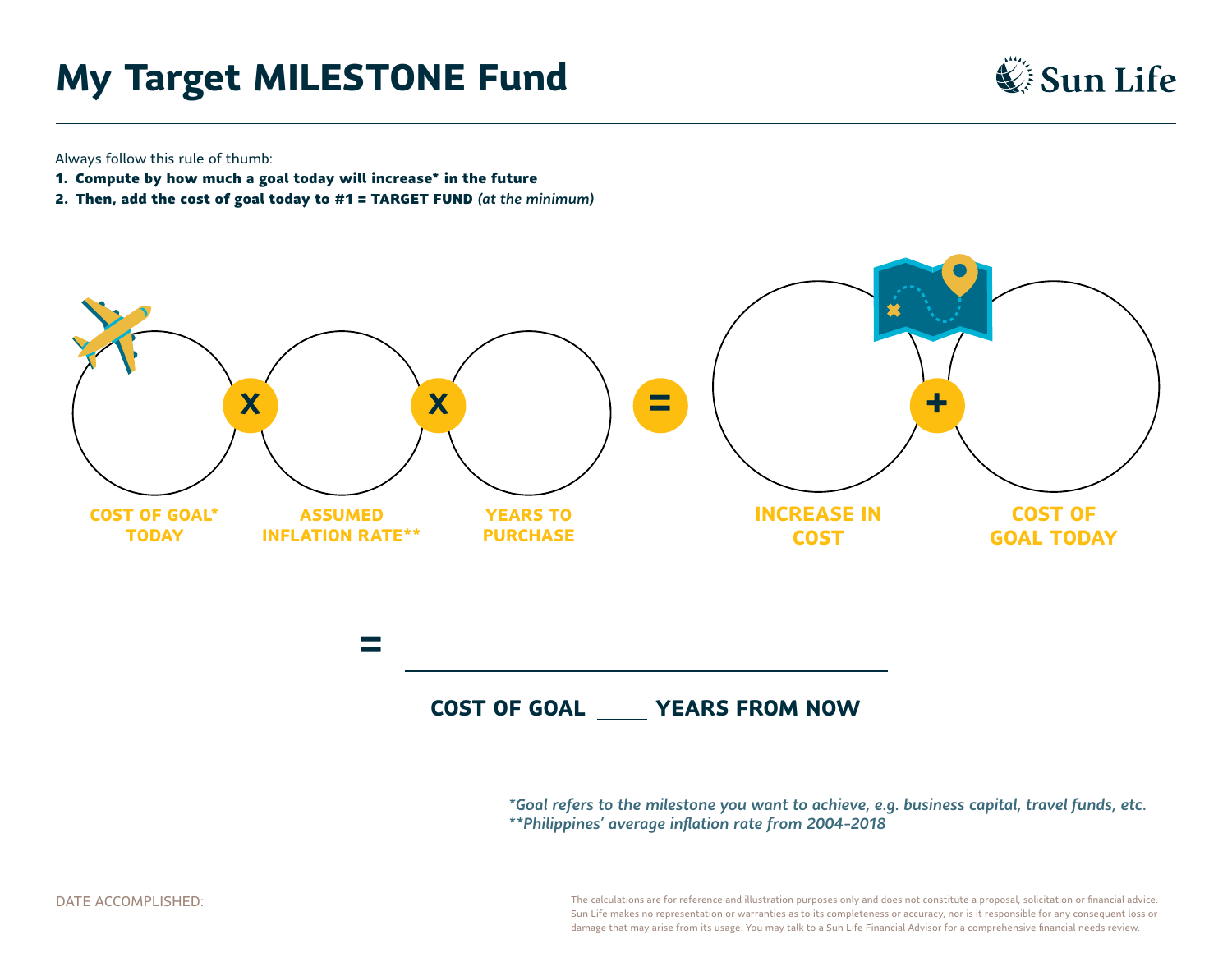## **My Target ESTATE TAX Fund**



Always follow this rule of thumb\*:

- 1. Compute for the value of your NET ESTATE by subtracting ALLOWABLE DEDUCTIONS from your GROSS ESTATE
- 2. Then, multiply #1 by 6% *(fixed rate for estate taxes)* = TARGET ESTATE TAX FUND

*\*Computation based on RA 10963 - TRAIN Package 1*

#### *What comprises Gross Estate?*

*Gross estate is the total value of all properties belonging to someone at the time of his or her death. It includes all assets or sources of revenue such as, but not limited to, land, car, collectibles, bank savings, and stocks.*

#### BRIGHT TIP

#### *What are Allowable Deductions?*

*Deductions include the family home not exceeding P10,000,000 plus a standard deduction of P5,000,000. This means maximum allowable deductions of P15,000,000.*

*Tax related laws, rules and regulations are subject to rapid change. Always keep yourself abreast and consult with your own legal/tax experts.*



#### **= <sup>X</sup>** 6% **=**

#### **ESTATE TAX TO BE SETTLED**